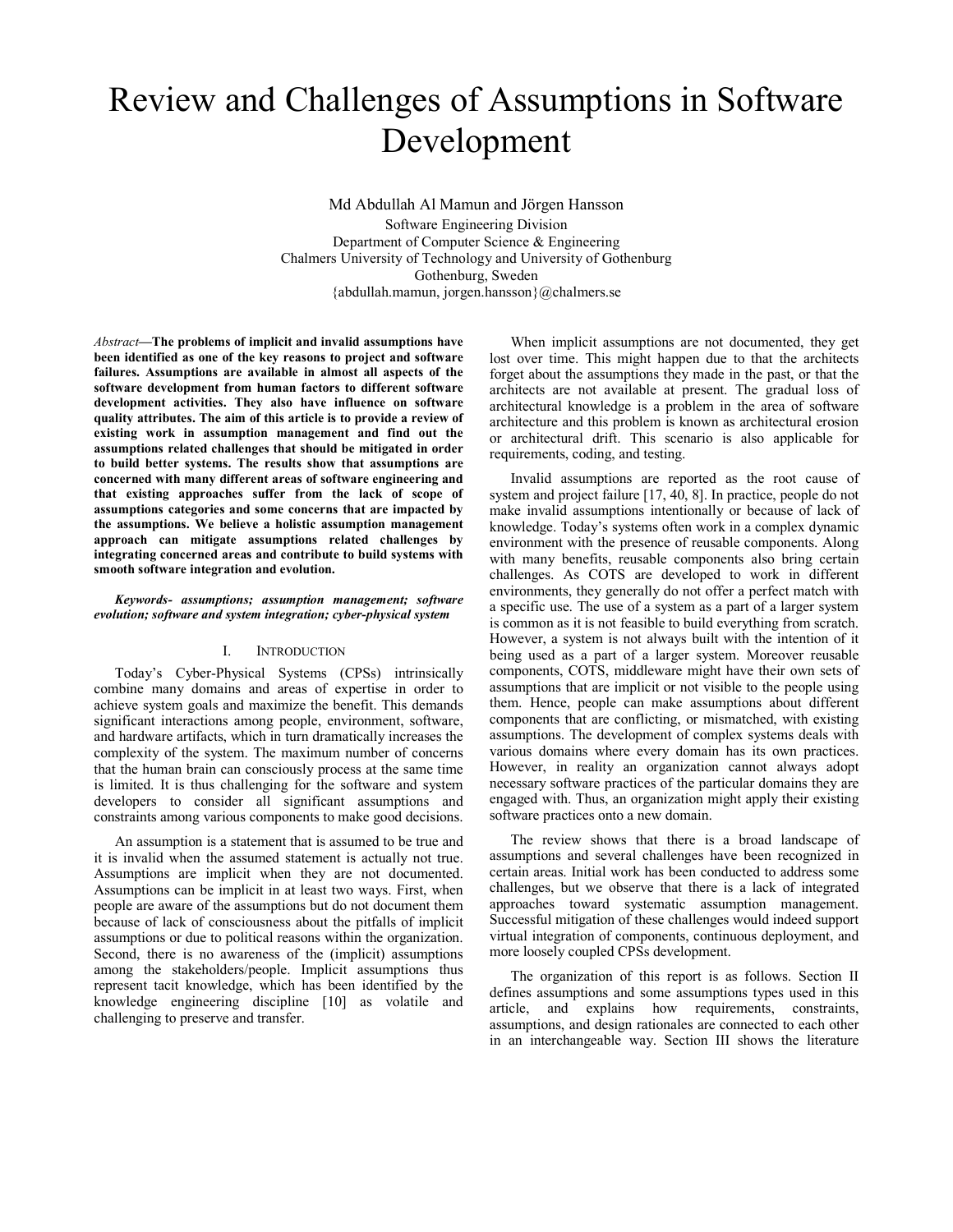review of assumptions in software engineering. The challenges of assumptions are presented in section IV followed by the summary.

### II. BACKGROUND

#### *A. Definition of Assumption*

The WordNet<sup>1</sup> lexical database defines the term assumption as follows:

- "A statement that is assumed to be true and from which a conclusion can be drawn". Example: "on the assumption that he has been injured we can infer that he will not play".
- "A hypothesis that is taken for granted". Example: "any society is built upon certain assumptions".
- "The act of assuming or taking for granted". Example: "your assumption that I would agree was unwarranted".

Now we define some assumptions types used in this paper.

*Invalid vs. Valid assumptions:* An assumption is considered invalid if a stated assumption is false or incorrect; it is valid otherwise, i.e., the stated assumption holds. The validity/invalidity of an assumption can most often be determined by verifying its fact without necessarily looking at any other assumptions. On the other hand, *conflicting* and *mismatched* assumptions are determined from the conjugation of more than one assumption.

*Conflicting assumptions:* An assumption is conflicting, if it contradicts or conflicts with one or more other assumptions. It can be both invalid and valid.

*Mismatched assumptions:* An assumption *X* is mismatched, if we cannot determine whether the associated components/artifacts of *X* would fulfill the fact of *X*. In other words, there is no evidence provided by the components/artifacts that could be matched against what is assumed. It can be both invalid and valid.

## *B. Requirements, Constraints, Assumptions, Design Rationale*

It is difficult to distinctly divide requirements, constraints, assumptions, and design rationales as they often overlap each other. Sometimes these terms are used interchangeably [27] and sometimes broadly [19] to extend the coverage of their definition. In general, requirements are the expectations of the customers about a system. Constraints are facts that impose restrictions, limitations, regulations on a system. In a classical sense, requirements and constraints are sets that both the software development organization and the customers agree upon. Requirements and constraints can be both functional and nonfunctional and it is a common organizational practice to document them.

<sup>1</sup> Website: http://wordnetweb.princeton.edu/perl/webwn

 $\overline{a}$ 

Assumptions are statements that are assumed to be true. Assumptions build the underlying reasons behind the decisions where a decision can be an architectural decision etc [35]. When decisions along with their underlying assumptions are implemented, assumptions act like constraints by restricting, limiting, and regulating the system. From this point of view, assumptions and constraints are similar. However, assumptions can be invalid from the very beginning of their existence, which is not applicable for the constraints. On the contrary, both assumptions and constraints can be invalid at any time in the future when the system evolves.

Design rationales are the motivations of design decisions where a collection of design decision explains why an architecture is in a certain form. Kruchten et al. [35] do not distinguish between assumptions and design rationale since it is difficult to make a clear distinction and consider assumptions as general denominator for the forces driving architectural design decisions. Both assumptions and rationales can be considered as elements of design decision [43]. In contrast, assumptions and constraints can also be considered as elements to capture design rationales [21].

#### III. ASSUMPTIONS IN SOFTWARE ENGINEERING

Figure 1 shows how assumptions can be scattered in different software development phases and still connected. A single assumption can be associated with artifacts at different levels. The scenario becomes much more complicated when assumptions are connected with requirements, design decisions, design rationales and other possible knowledge categories that are influenced by the assumptions. This review also finds assumptions in different areas of software engineering. Among them, software architecture is the area where assumptions are mostly used. Some work is directed toward implementations. Work has also been conducted in the security domain, especially at the requirements engineering level, as well as in the architectural knowledge management areas; here most often assumptions are treated informally in the form of free text.

This section first presents different *assumptions modeling approaches* then *architectural mismatch* problems due to the assumptions, followed by assumptions in the area of *requirements engineering* and *software security*. The end of this section focuses on assumptions in the *knowledge management* discipline and *software development processes*.

## *A. Assumption Modeling*

There have been attempts on modeling assumptions. We have divided them into two classes that are formal and semiformal. By formal, we mean those modeling approaches that formalize the statement or the fact of an assumption along with other attributes. Approaches that describe the fact/statement of the assumptions as free text but other attributes like assumption category description, source, impact, criticality, tractability information etc are structured are termed as semi-formal.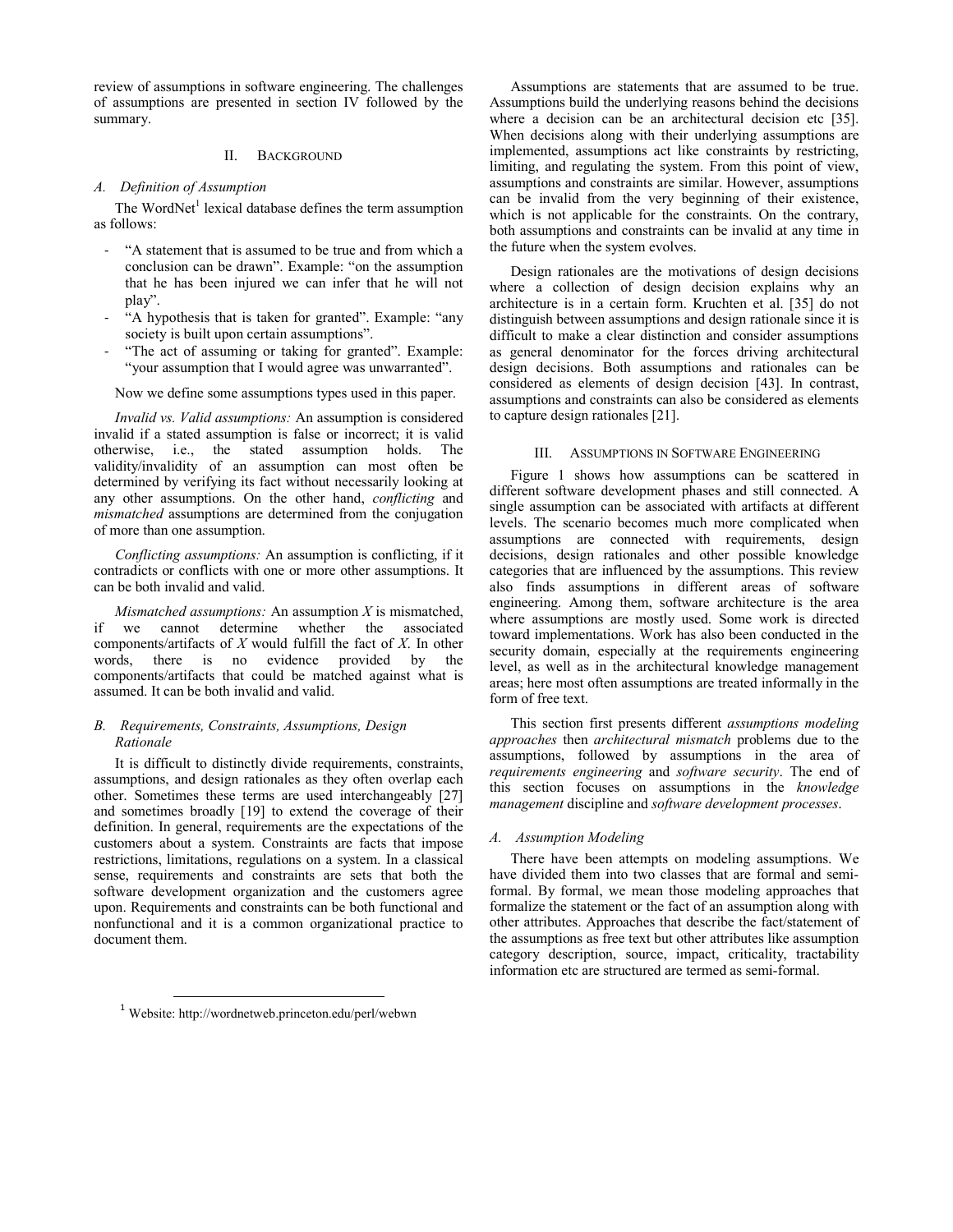

Figure 1. Assumptions in Software and System Development

The idea of informal assumptions modeling is not so appropriate. However, we can say assumptions are informal when they are documented without proper structure, completely in free text in the form of comments. The advantage of formally modeled assumptions is that they are potentially machine-checkable. However, formal approaches have suffered from limited scope, as it is challenging to formally model assumptions of concerning, e.g., managerial and environmental aspects.

## *1) Formal Approaches*

A framework toward assumption management has been developed by Tirumala [2]. They have developed a language for documenting assumptions in a machine-checkable format where the assumptions and the guarantees for the assumptions are encoded as part of the architectural components. The framework is capable of dealing with both the architecture and the implementation. In addition to the static assumptions, the framework also supports dynamic validation of assumptions. Even though, automated checking of invalid assumptions is a big advantage for the large-scale, complex system development but the scope of the targeted assumptions is limited to the technical category. The framework is implemented for the Architecture Analysis and Design Language (AADL) [31], which is an Architecture Description Language (ADL)

#### *2) Semi-Formal Approaches*

Lewis et al. [14] have developed a simple assumption management system prototype for recording and extracting assumptions from code written in Java into a repository. The assumptions are written in the code using XML and saved into the repository using an assumption extractor. This web-based

assumption management system offers browsing and searching of assumptions with given criteria. The stored assumptions are then reviewed by a person who acts as a validator. The management system also maintains system and project related information like users, roles, projects and types of assumptions. The scope of this prototype is limited to assumption management at the implementation level.

A meta-model for explicating assumptions in the software architecture has been developed by Lago and Vliet [33]. The model is able to handle assumption dependencies between the product feature model and the architectural model. They have worked with a software product family architecture implementing variability to achieve flexibility. They introduce the term invariability and argue that invariability should also be modeled along with variability to let the model express what cannot be changed. As assumptions are somewhat related to the constraints that impose limitations on the system behavior, assumptions would tell us what we cannot change or what would be challenging to change. Thus it is possible to achieve architectural invariability through explicit assumptions modeling.

Ordibehesht [16] has implemented an assumptions modeling method for explicating assumptions in the AADL. The modeling method consists of an assumption specification meta-model for structuring assumptions information and an assumptions specification approach to specify the meta-model together with the architecture descriptions. The meta-model contains dependency information between the assumptions and the architectural components in order to facilitate traceability.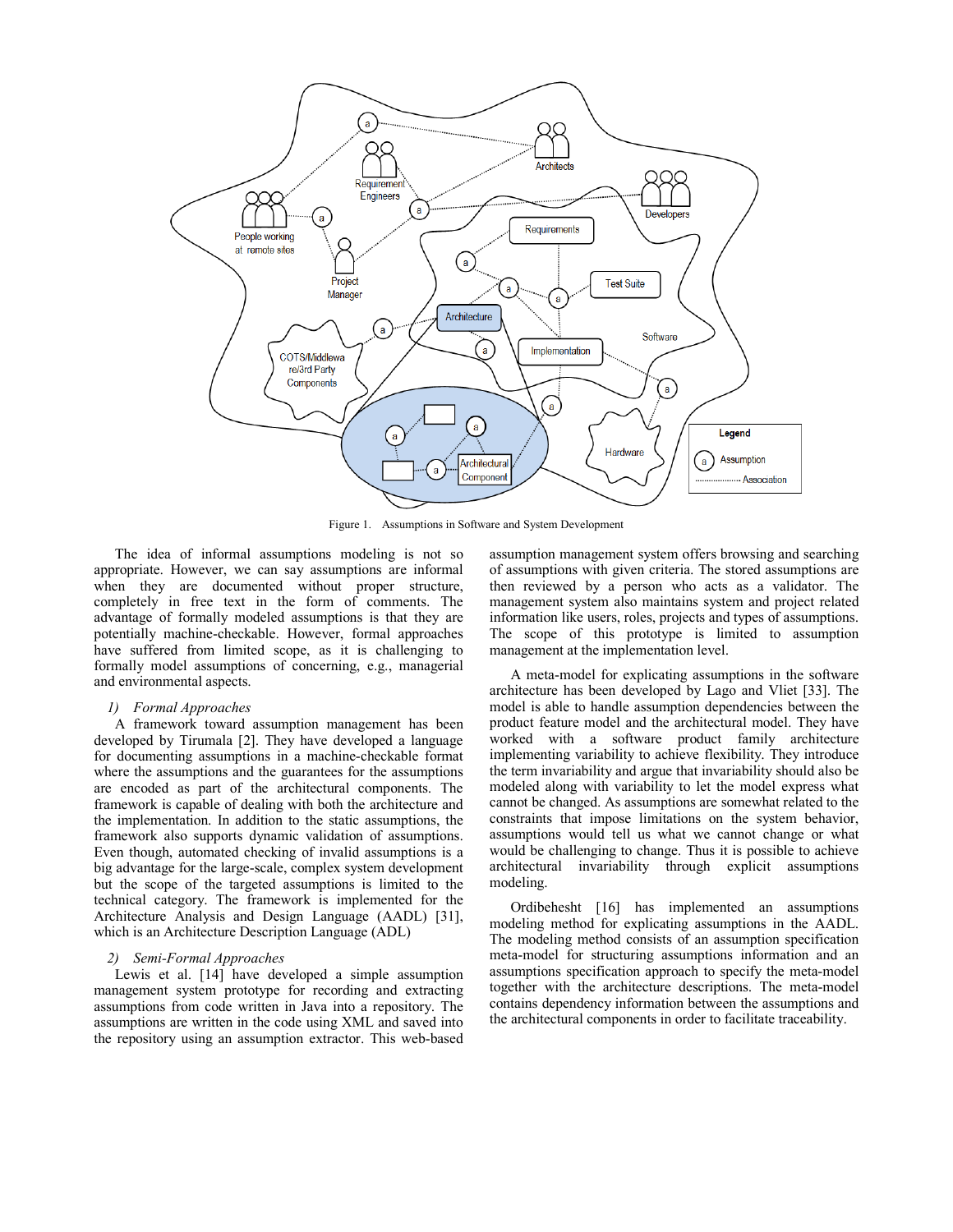## *B. Architectural Mismatch*

Garlan et al. [8] report that implicit assumptions are the root cause of widespread software reuse problems. They used the term "architectural mismatch" to express the idea that reusable architectural components make implicit assumptions on other parts of the architecture without being validated. As these assumptions are implicit, they often conflict others thus making the system unusable. Since the assumptions are usually implicit, it is difficult to analyze them before the system is built. They identify four categories of assumptions that can contribute to architectural mismatch in terms of components and connectors. They are:

- Nature of the components (control model, data model)
- Nature of the connectors (protocol, data model)
- Global architecture structure
- Construction process (development environment and built)

Even though the authors identify implicit assumptions as the root cause of the architectural mismatch and suggest to make assumptions explicit, they believe explicating assumptions alone cannot completely fight architectural mismatch, and thus they suggest additional solutions such as use of orthogonal sub-components, create bridging techniques like mediators, and develop source of design guidance.

Garlan et al. [9] have revisited the challenges of architectural mismatch with the advancement of time in comparison to their previous study. They discuss three basic techniques with architectural mismatch namely mismatch prevention, mismatch detection and mismatch repairing along with the approaches to solve mismatch problems. Trust, dynamism, architecture evolution, and architecture lock-in are reported as new challenges in this field.

Cai et al. [25] have proposed an approach to identify architectural mismatches resulting from invalid assumptions in an event-based system. The semi-automatic approach is implemented with a customized version of the model checker Bandera/Bogor tool pipeline applied on a Java version of SIENA event service.

Architectural mismatch has been analyzed considering assumptions from a different perspective by Uchitel and Yankelevich [42]. Assumptions are viewed as connections that components make about each other. Here the term connection means something beyond the classical sense of connections. This view originated from Parnas [11] who extended the view of the connections from control or information transfer points to components' associations. Uchitel and Yankelevich [42] have performed behavior analysis to detect architectural mismatches where a labeled transition system (LTS) is used to model process behavior. They also discuss some issues of extending ADLs to include assumptions.

Lemos et al. [36] have focused on architectural mismatch tolerance, i.e., an approach that would help the system to tolerate architectural mismatches during run-time rather than dealing with the mismatches during the development time. They apply the general principle of fault tolerance to deal with architectural mismatches.

## *C. Assumptions and Requirements*

It is generally considered that a large number of assumptions lie around the requirements to weave a complete picture of the system. Lamsweerde [4] describes this scenario as 'assumptions underlie the requirements iceberg'. Thus assumption management is often considered to be closely intertwined with the field of requirements engineering.

Fickas and Feather [41] argue that invalid environmental assumptions cause the system to evolve. Therefore, it is interesting to know when such assumptions get invalid while the system is executing. The concept of this approach is to monitor the underlying assumptions of the requirements to realize whether the requirements are met by the system while it is executing. When certain assumptions are found invalid, their corresponding/dependant requirements are considered to be compromised.

A temporal mathematical model has been proposed by Miranskyy et al. [1] to describe the relationship between requirements and assumptions in the context of risk prediction associated with assumptions failure. In the proposed model, the relationship between requirements and assumptions are captured using a Boolean network. A stochastic process is used to model the validity of the system over time.

## *D. Software Security*

Assumptions in the security domain are known as trust assumptions because trust and trustworthiness build the foundations of security [20]. Trust assumptions might have significant impact on the system's security. An example of an implicit or explicit trust assumption can be *compilers are not vulnerable to systems security*. However, this assumption can be invalid as Thompson [23] shows how the compilers can introduce trapdoors to compromise the security of a system. Thus it needs to be reviewed for its validity. Viega et al. [22] discuss the potential risks of trust assumptions towards the software security and the origins of invalid trust assumptions like user input, client application, execution environment, software developers, users etc. They suggest adopting a general assumption management strategy, i.e., assumption assumption management strategy, i.e., assumption identification, documentation, and analysis in order to minimize the security risks due to invalid assumptions.

Haley et al. [5] discuss trust assumptions from the view of the requirements engineers in the context of security. The requirements engineers make assumptions when analyzing the security requirements. The scope of the analysis, security requirements' derivation, and in some cases how functionality is realized are affected by the trust assumptions. A representation of trust assumptions is showed by Haley et al. [5] along with a case study to examine the impact of trust assumptions on software using secure electronic transaction specification. In more recent work, Haley et al. [6] attempted to answer to the question "how to determine adequate security requirements for a system". In this work, they considered assumptions as one of the three criteria that should be satisfied to determine adequate security requirements. A lightweight approach for mitigating security risks based on trust assumptions is proposed by Page et al. [44] that can be used within agile development environments. This work is directed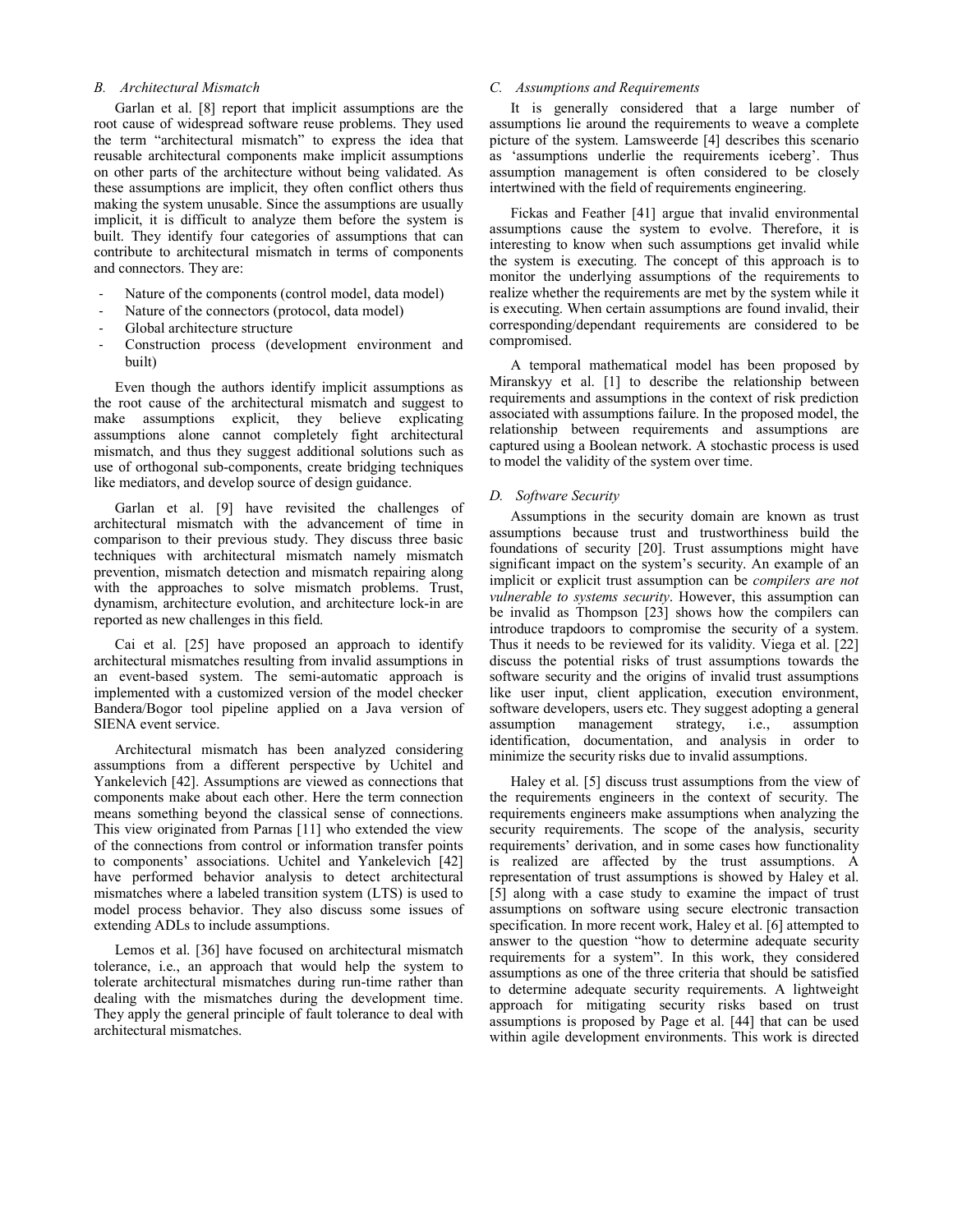toward detection and mitigation of security risks. They developed a model where the concept of trust assumptions is used to derive obstacles, and the concept of misuse cases is used to model the obstacles.

## *E. Architectural Design Decision & Rationale Management*

The literature of architectural knowledge identifies four primary views on architectural knowledge namely pattern, dynamics, requirements and decision-centric view [37]. The decision-centric view emerged as the importance of preserving architectural design decisions and rationales behind the decisions were realized [24, 20], and there seems to be a gradual shift of viewing software architecture as the high-level structure of components and connectors (i.e. the end result) to the rationale behind the end result [37].

Since an architecture is built based on certain design decisions, it is also seen as a collection of design decisions. Going a level further down, every design decision is made based on some rationales. Thus design decisions along with the rationales explain why an architecture is in a certain form. Assumptions are considered in both design decision and design rationale management. With the change of the perspective, something identified as an assumption may be seen as a design decision. It should be noted that, e.g., Kruchten et al. [35] do not distinguish between assumptions and design rationale as they have found it difficult to make a clear distinction. Rather, assumptions are seen as general denominator for the forces driving architectural design decisions [35].

Both assumptions and rationales are considered as elements of design decision by Dingsøyr and Vliet [44]. They describe assumption as the underlying facts about the environment in which the design decision is taken and rationale as the explanation of why the specific decision was taken. A pragmatic approach to capture design rationale has been proposed by Tyree and Akerman [21]. They include assumptions and constraints along with other elements in a template developed to capture design rationale. A rationalebased architecture model has been developed by Tang [3], which represents design rationale, design objects and their relationships. The model is able to capture both qualitative and quantitative design rationale where assumptions and constraints are considered as the drivers of design rationale. Even though assumptions are reported as one of the key factors driving design decisions and rationales, the discussed literature captures assumptions as text in natural language without further structure.

#### *F. Other Work*

Ostacchini and Wermelinger [18] have experimented with a lightweight assumption management method on agile development over three months with the result that assumption management can be integrated with the agile developments. They have recorded 50 assumptions where more than 50% are organizational or managerial. They suggest engaging the management/managers into the assumption management process as over 15% of the managerial assumptions were identified as invalid during the three months observation period.

Roeller et al. [38] have worked on the recovery of assumptions from a system that was built in the past without the assumptions being documented. At first, they reviewed financial reports, documentations, development process information extracted from the version control system and source code to identify error prone modules in the studied system. Tools were used to extract different metrics from the version control data and source code. Furthermore, interviews were performed with the architects and the developers to discuss the selected modules in order to capture the implicit assumptions.

The authors express that it is challenging to recover assumptions from a system without having a thorough understanding of the system. Moreover, the unavailability of key people and stakeholders, change in responsibilities in the project, and identifying the right person knowledgeable to specific artifacts are also quite challenging to deal with. Similarly, Garlan et al. [8] have reported from their experience with AESOP that assumption recovery could be expensive thus impractical or even impossible for legacy systems when the source code is not available.

#### IV. CHALLENGES OF ASSUMPTIONS

CPSs are multidisciplinary in nature, addressing engineering issues at software, system, and mechanical level. Furthermore, CPSs demand a lot of interaction among the concerned components and environments. They are often also highly complex and tightly coupled systems. The development of CPSs is also often distributed in nature. Thus, it is unrealistic or not feasible to co-locate the entire CPSs development process. It is thus desirable to facilitate stronger integration approaches, and weaken strong coupling and dependencies in the development as well as the architecture level. Powerful management of assumptions has a strong potential in addressing identified concerns, e.g. the concepts of *assumptions-aware components* and *separating assumptions from artifacts (section A and B)*. Other challenges identified include evidence*-based software engineering* (section C) and *assumptions in the organization's safety culture* (section D). The *holistic assumption management system* (section E) is the foundation to manage assumptions in an efficient way throughout the entire software development process. Assumption-based trust building (section H) concept is applicable for human factor *trust* in global software developments thus it would also support the development of CPSs.

#### *A. Assumption-Aware Component Development*

CPSs are characteristically tightly coupled, which incurs certain inflexibilities in the system development. It would be desirable to develop components more independently, e.g., loosely coupled but still composable, which could be facilitated through self-descriptive architectural components or executable software components. The assumption-aware components should be able to describe their own structure and details about what the components expects from the other components and what the components provide for the other components with a standard syntax that is understandable by all the parties. As assumptions build the leaf-level knowledge of the artifacts, it is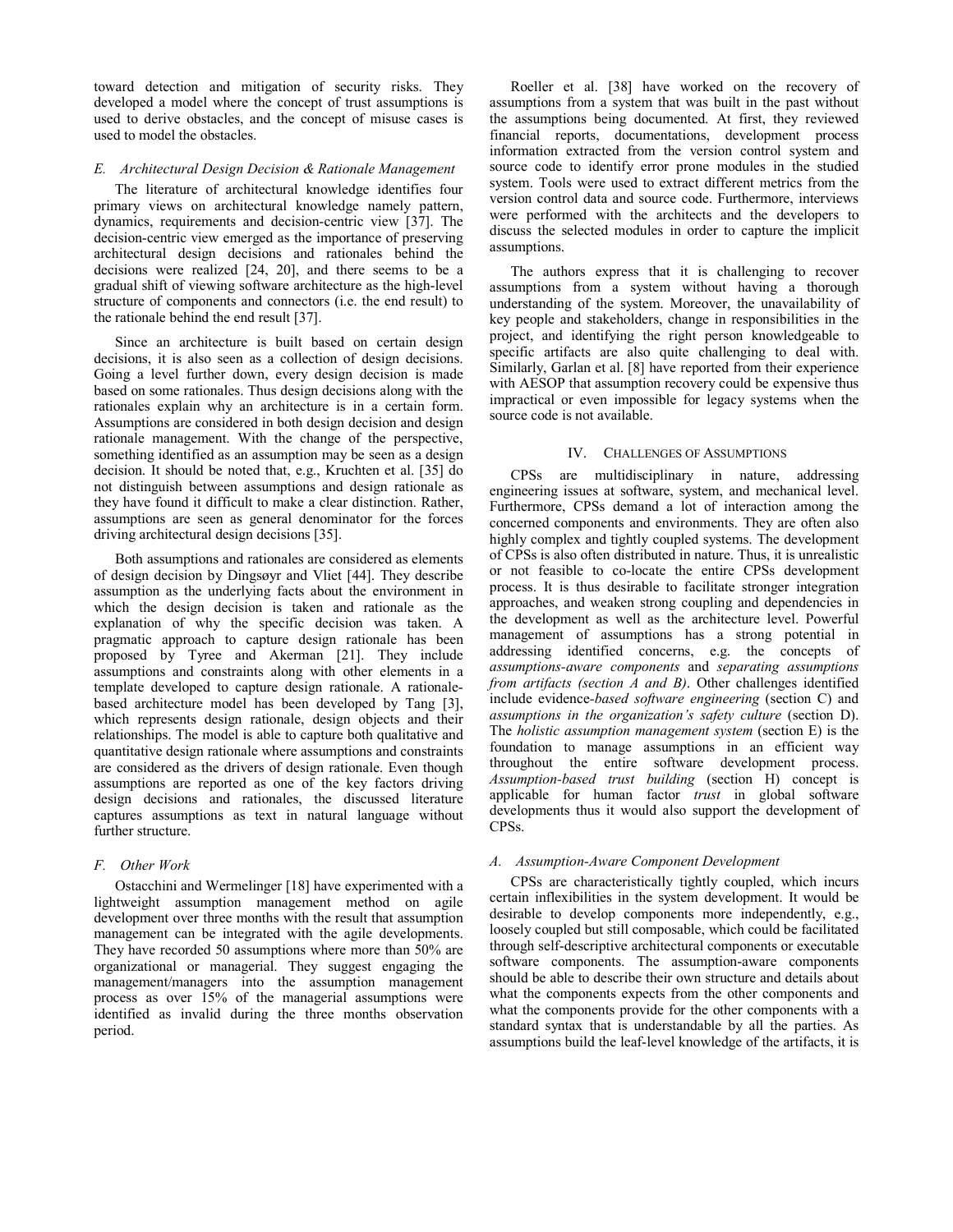possible to encode the inter-component dependencies and relationships as assumptions into the components. This makes the components assumption-aware and would offer better static and dynamic composability of such components by minimizing architectural or component mismatches. Assumption-aware components would also support the concept of virtual integration [32]. When the architecture and its substructures (e.g., components) are designed as assumption-cognizant, continuous deployment would be possible with the presence of monitors that would look for assumption-based conflicts and mismatches among the components. During composition, it is obvious that architectural mismatches may occur due to conflicting or mismatched assumptions that can be mitigated to some extent with the architectural mismatch tolerance techniques.

## *B. Separation of Assumptions from Artifacts*

With the advent of assumption-aware component development, COTS and middleware developers would prefer to supply the assumptions related to the COTS or middleware to the customers without supplying the actual architecture or code so that the COTS or middleware can be tested whether they are composable with the customers' system or not. This concept also supports virtual integration.

#### *C. Evidence-Based Software Engineering*

In software engineering, *complacency* is a challenging problem to tackle. People suffer from complacency because of the lack of evidence. A study of five major spacecraft accidents reports complacency as the root cause of the studied system failures [29]. Another extensive study reports "*lack of evidence*" as the key problems of dependable software systems [12]. This study also proposes the idea of certifiably dependable systems that means a dependable system can be certified according to the available evidences supporting the dependability claims.

Assumptions build the leaf-level knowledge and forensic evidences of any artifact. They are able to reason why an architectural component is in a certain form. They can explain why a variable is not memory protected. In fact, assumptions make the leaf-level fingerprints of the decisions that we make while developing a system. From this point of view, assumptions are underlying evidences that can be used as a metric to measure the dependability of software components or systems.

#### *D. Assumptions in the Organization's Safety Culture*

The space shuttle Challenger disaster is a well-known case of system failure due to mismatched assumptions. The investigation report [40] of this disaster shows why assumptions should be added to the organization's safety culture. Before the launch of the shuttle, the engineers warned about the mismatched assumptions, which the management repeatedly ignored. The flight was already delayed with different issues. The management was afraid to delay it further probably because project delay negatively shows the efficiency of the management. Again, twelve years after the Challenger disaster, in 1996, we observed the explosion of Ariane 5 during its maiden flight. Such cases suggest considering assumptions

in the organization's safety culture. An invalid/conflicting/mismatched assumption should be invalid/conflicting/mismatched assumption should be considered in the decision support system according to its criticality, priority, and impact. Assumption-based hazard analysis and Failure Mode Effect Analysis (FMEA) can reduce the risks of invalid, conflicting and mismatched assumptions.

#### *E. A Holistic Assumption Management Approach*

The span of assumptions in software development is not limited to any specific phases rather it is widespread. Available assumption management frameworks either focus on a narrow scope of assumptions types being very formal by modeling the assumptions in a machine-checkable format [2] or cover a wide variety of assumptions in a semi-formal approach that is not automated [33]. Moreover, existing approaches are not capable of providing an integrated solution toward assumptions by covering different software development phases, domains, COTS, and middleware. Since it is challenging and even not feasible to formally model all types of assumptions, we believe that building a flexible assumption management framework that would facilitate documenting assumptions in both machine-checkable and human-readable format is necessary.

In addition to the assumption-based services provided to different software development phases, the assumption management framework should also provide services to other frameworks that might be benefited from the assumptions, e.g., knowledge management, security, safety, etc. The knowledge management frameworks use assumptions as the underlying motivators for the design decisions or design rationales. For example, the assumption management framework can send a warning message to a knowledge management framework indicating that some of the design decisions or design rationales are subject to review, because their underlying assumptions are identified as invalid or conflicting.

#### *F. Prioritization of Assumptions*

A commonly raised argument against documenting assumption probably is "*assumptions can be anywhere; it is not feasible to document and maintain all of them simply because they are too many*". This argument is realistic and probably true. However, given the history we know that invalid assumptions can result in catastrophic consequences. While it seems infeasible to document all assumptions given time and budgetary constraints, we need to develop methods to prioritize assumptions in order to maximize the benefit over the cost.

Prioritization methods can help to identify/document important assumptions. They can also help selecting important assumptions among the identified assumptions that would be maintained throughout the software life cycle. Assumptions can be prioritized according to the domains, project types, technology used to build software system, software process, criticality, etc.

#### *G. Assumption-based Verification and Validation*

Assumptions are reported as one of the key problems failing the systems. It is expected that managing assumptions would reveal many defects earlier. Assumptions that are formally documented in the source code can be automatically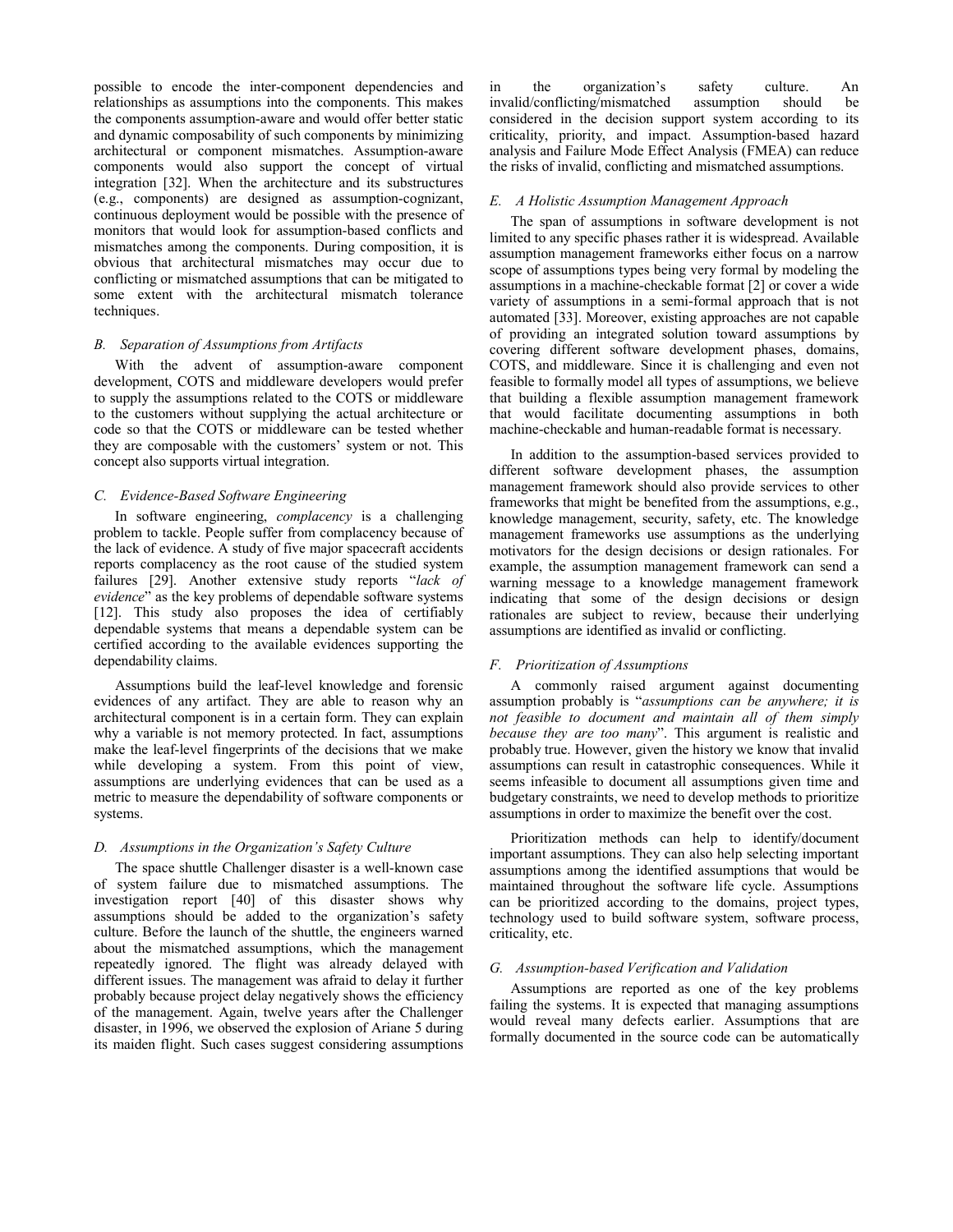checked both statically and dynamically. However, there is no guarantee that a manual checking of assumptions in the implementation or automated/manual checking of architectural assumptions would prevent all defects related to these checked assumptions. From the testers' point of view, a good place to sniff the system for possible defects is where the defects are. However, it is not easy to know beforehand where the defects actually are. When finding the defects, the earlier in the system development life cycle is generally better. Therefore, it is quite reasonable to develop test cases motivated by the assumptions and then test the system with them. If we can automate these tests, they can be applied repeatedly in a cost effective way as the system evolves. Moreover, the architectural assumptions can be used to develop test cases, scenarios to review the architecture. The same concept is applicable for the verification of requirements.

#### *H. Assumption-Based Trust Building and Maintenance*

Software development is human-centric which involves a dimension of complexities toward successful management of software projects. The increasing popularity of distributed software development further boosts these complexities. In a globally distributed project people from different geographical location, society, culture, organizations and time zones take part in developing software.

Trust has been identified as one of the key success factors of distributed software projects [26, 28]. Face-to-face meeting and socialization are primary trust building activities that are easily achievable for the co-located team members. Time and budgetary constraints often do not allow face-to-face meeting among the distributed teams [30]. In distributed software projects, temporal, geographical and socio-cultural disparities obstruct communication, coordination and cooperation among the remote team members [34], which in turn contribute to developing mistrust among them. Figure 1 shows assumptions between people working in a software project. Whenever the assumptions do not match the reality, we become unsatisfied and conflict arises. Moe and Šmite [28] report the key factors that cause lack of trust.

As a solution to the problems, researchers suggest to take necessary action to mitigate the factors contributing to lack of trust [13, 7, 15, 26]. Others suggested considering a flexible and adaptable software development method that facilitates more communication and coordination among the team members [39].

Thus it can be argued that invalid assumptions may be a source of mistrust. Therefore, the solution should be directed toward where the problem originates. The idea of assumption management of human factors can also be applied, in which case it can build and maintain trust among the development teams. Thus it would be possible to reduce the key factors in a cost effective way that act as hindrances toward building and maintaining trust in the distributed working environment.

#### V. SUMMARY

Making assumptions is unavoidable when developing software systems. This article has provided an overview showing that assumptions are used in a number of different areas of software and system engineering. It is clear that there is a lack of integrated approaches toward systematic assumption management, enabling quantitative analysis and checks of assumptions, which would ultimately mitigate the key challenges associated with the assumptions. Mitigation of the challenges would support virtual integration of components, continuous deployment and more loosely coupled CPSs development. A holistic assumption management framework can offer different services to such other frameworks such as accessing the assumptions and their properties, on-request assumptions validation, on-request assumption updates, report errors, warnings, etc.

Currently, we are working on building a meta-model to capture assumptions at different system levels, e.g., component, subsystem, and system. Initially, we focus on the software and system architecture, with a particular focus on formal architecture specifications captured in an architecture modeling language such as AADL or OMG MARTE. The goal is to capture assumptions explicitly in the architecture model and conduct automated and quantitative analysis of the model. Thus part of the scope is to generate methods and tools for assumption-based verification and validation conducive to enabling smooth integration and continuous deployment of software systems.

#### **REFERENCES**

- [1] A. Miranskyy, N. Madhavji, M. Davison, and M. Reesor, "Modelling assumptions and requirements in the context of project risk," in *Requirements Engineering, 2005. Proceedings. 13th IEEE International Conference on*, 2005, pp. 471-472.
- [2] A. S. Tirumala, "An assumptions management framework for systems software," Ph.D. thesis. 2006.
- [3] A. Tang, "A rationale-based model for architecture design reasoning," Ph.D. thesis. 2007.
- [4] A. van Lamsweerde. Requirements engineering in the year 00: a research perspective. In ICSE '00: Proceedings of the 22nd international conference on Software engineering, pages 5–19. ACM Press, 2000.
- [5] C. B. Haley, R. C. Laney, J. D. Moffett, and B. Nuseibeh, "Using trust assumptions with security requirements," *Requirements Engineering*, vol. 11, no. 2, pp. 138-51, 2006.
- [6] C. B. Haley, R. Laney, J. D. Moffett, and B. Nuseibeh, "Security requirements engineering: A framework for representation and analysis," *IEEE Transactions on Software Engineering*, pp. 133–153, 2008.
- [7] D. Bandow 2001. Time to create sound teamwork. *Journal for Quality and Participation* 24(2): 41.
- [8] D. Garlan, R. Allen, and J. Ockerbloom, "Architectural mismatch: Why reuse is so hard," *Software, IEEE*, vol. 12, no. 6, pp. 17–26, 1995.
- [9] D. Garlan, R. Allen, and J. Ockerbloom, "Architectural mismatch: why reuse is still so hard," *Software, IEEE*, vol. 26, no. 4, pp. 66–69, 2009.
- [10] D. Hislop, Knowledge management in organizations: A critical introduction. Oxford University Press, 2005.
- [11] D. Parnas. Information distribution aspects of design methodology. In *Proceedings of the 1971 IFIP Congress*, Amsterdam, November 1971. North Holland Publishing.
- [12] D. Jackson, M. Thomas, and L.I. Millett, *Software for dependable systems: sufficient evidence?*, Natl Academy Pr, 2007.
- [13] E. Rocco 1998. Trust Breaks Down in Electronic Contexts but Can be Repaired by Some Initial Face-to-face Contact. ACM: Los Angeles, CA, New York.
- [14] G. A. Lewis, T. Mahatham, and L. Wrage, "Assumptions management in software development," 2004.